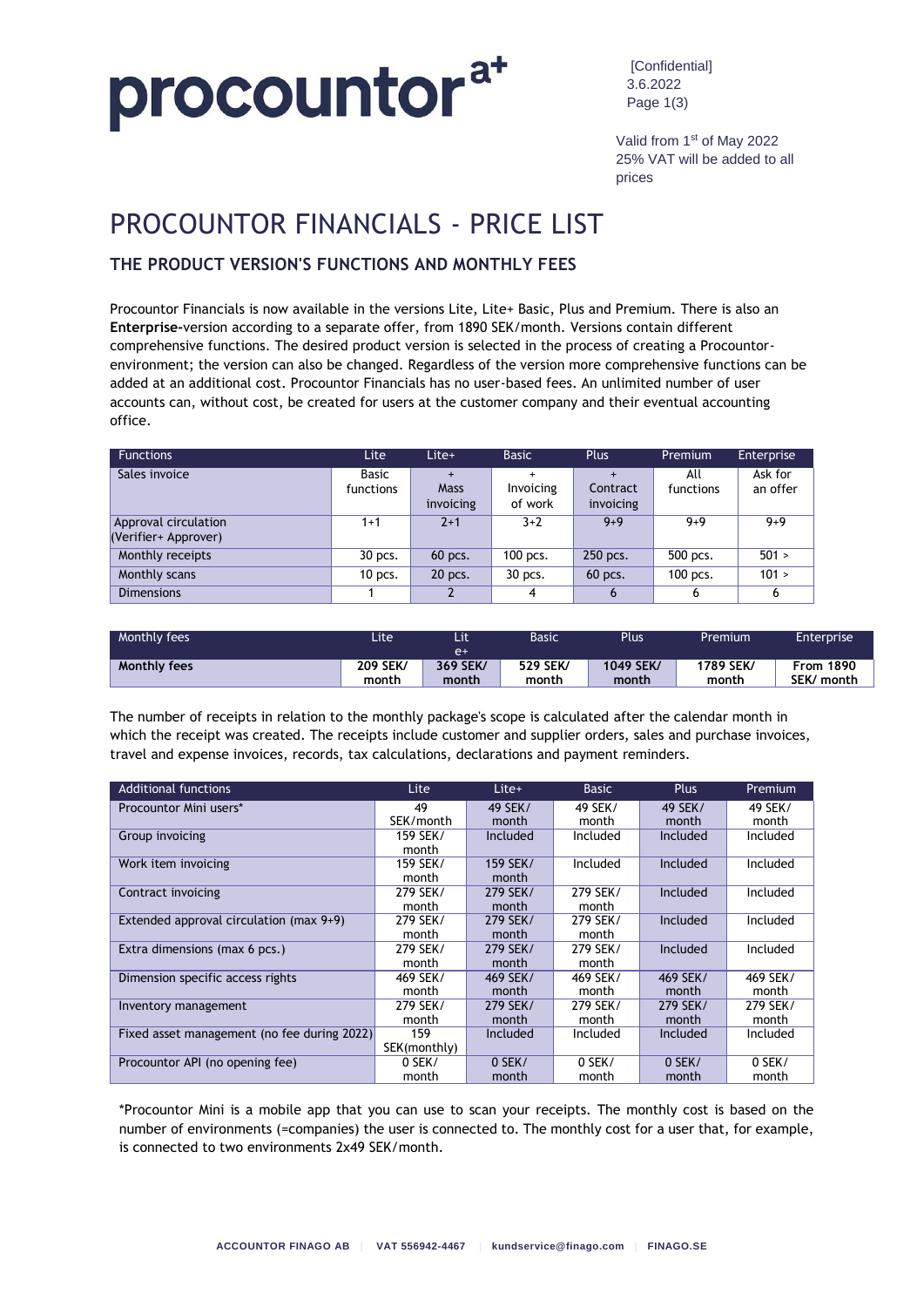## procountora+

[Confidential] 3.6.2022 Page 2(3)

Valid from 1st of May 2022 25% VAT will be added to all prices

#### **FEES FOR SENDING AND RECEIVING**

A fee for sending or receiving is added to the transaction fee depending on the selected method. If sending or receiving is not done via Procountor there is no extra fee. Sending and receiving of e-invoices requires electronic invoicing services, bank or other service provider. Receiving of scanned purchase invoices requires that the scanning service has been activated.

| Fees for sending                         | Price                  |
|------------------------------------------|------------------------|
| Printed mail (black and white or colour) | 19 SEK/sent item       |
| E invoice                                | 2,50 SEK/ item         |
| - Extra pages                            | 0,5 SEK/page           |
| - E-mail                                 | 0,5 SEK/sent item      |
| Fees for receiving                       | Price                  |
| E-invoice                                | 2,50 SEK/received item |
| - Extra pages                            | 0.5 SEK/page           |
| Scanning of purchase invoice             | 9 SEK/received item    |
| - Price per page                         | SEK/page               |

#### **OPENING FEES**

| Startup package                             | Startup   | <b>Startup Extra</b> |
|---------------------------------------------|-----------|----------------------|
| Opening of Procountor environment           | Included  | Included             |
| Opening of E-invoicing (Apix)               | Included  | Included             |
| Printing service                            | Included  | Included             |
| Service for scanning and e-mail<br>scanning | Included  | Included             |
| <b>Bank connections</b>                     | Included  | Included             |
| <b>Training</b>                             | -         | 3h                   |
| Package price                               | 2,450 SEK | 3,950 SEK            |

#### **ONBOARDING FEES**

#### Onboarding package Assistance with new customer onboarding for accounting offices. Ask for an offer, price depends on the amount of previous material. Price from 2500 SEK (3 h).

#### **OTHER SERVICES AND FEES**

| <b>Services</b>                                      | Price          |                                           |
|------------------------------------------------------|----------------|-------------------------------------------|
| Customer service via phone and e-mail                | Free of charge |                                           |
| Online manual                                        | Free of charge |                                           |
| Technical maintenance, backup and<br>version updates | Free of charge |                                           |
| Unlimited number of user accounts                    | Free of charge |                                           |
| Management of individual user rights                 | Free of charge |                                           |
| Shared use with accounting office                    | Free of charge |                                           |
| Individual program<br>training/consultation          | 1,100 SEK/hour | See costs for<br>travel time and trips*** |
| Separately ordered maintenance, etc                  | 1,200 SEK/hour |                                           |
| Software development                                 | 1,400 SEK/hour |                                           |
| Hourly rates for API consultation                    | 1.350 SEK/hour |                                           |